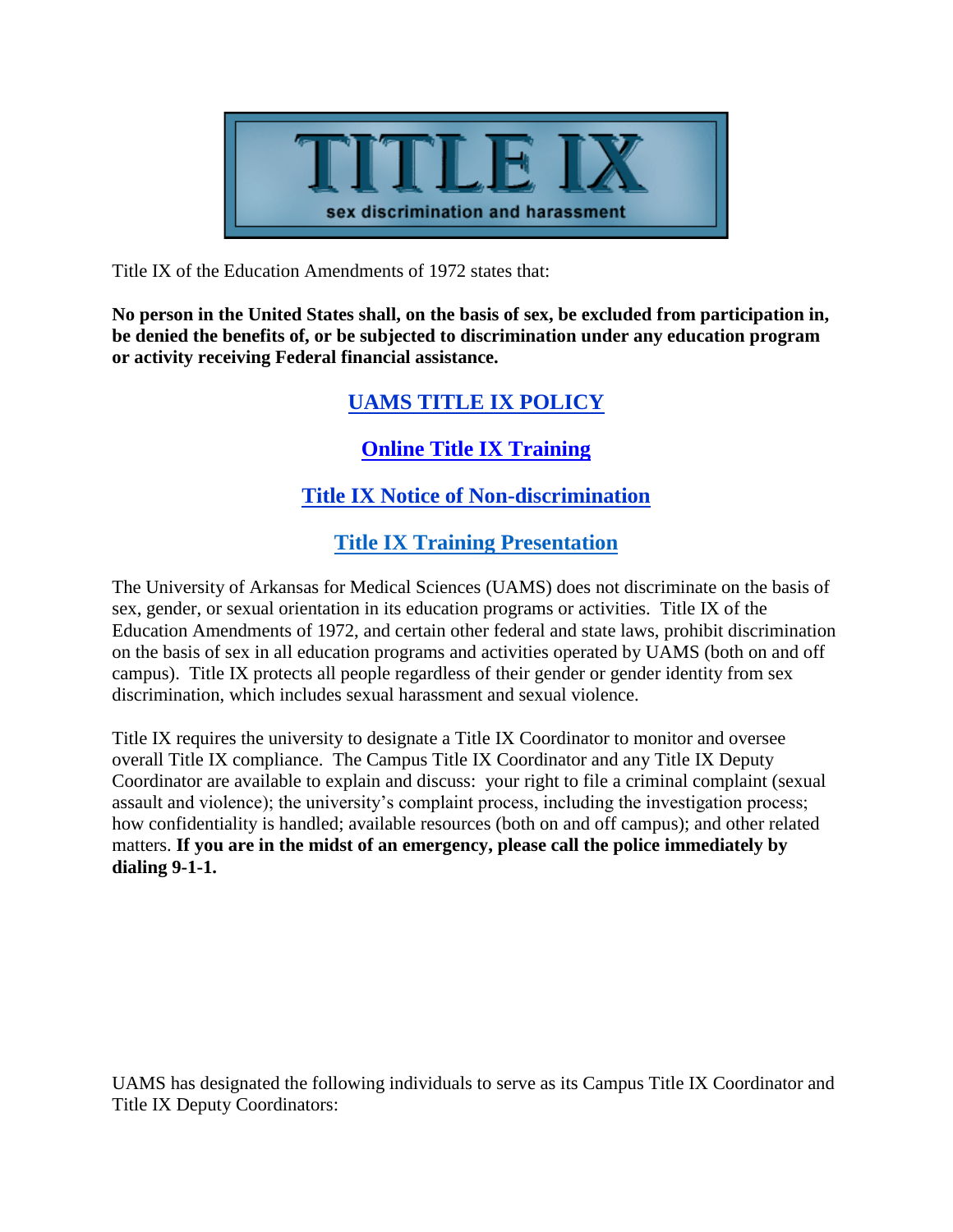# **Title IX /ADA Coordinator – Campus**

Andrea L. Neal, Title IX/ADA Coordinator – Student Issues University of Arkansas for Medical Sciences 4301 West Markham Little Rock, AR 72205 Phone: 501.526.5641| Email: [aneal@uams.edu](mailto:aneal@uams.edu)



**Title IX Deputy Coordinators – Student Issues**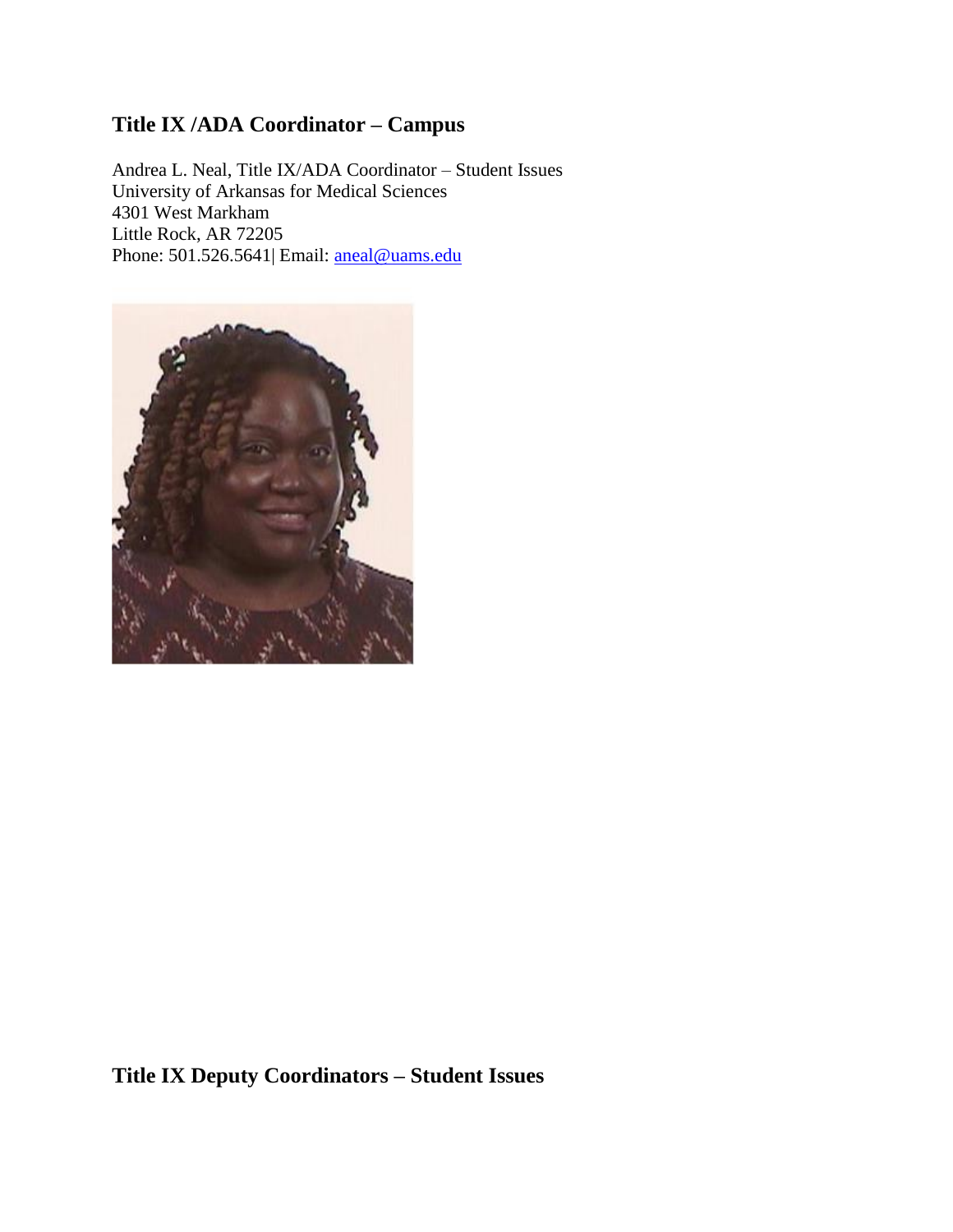Dr. Theresa Whited Interim Associate Dean for Academic Programs CON Academic Programs [TMWhited@uams.edu](mailto:TMWhited@uams.edu)  501-296-1406



Sara Tariq Professor for Internal Medicine- General Medicine, College of Medicine College of Medicine [TariqSaraG@uams.edu](mailto:TariqSaraG@uams.edu)  (501) 526-5968



Kevin W Ryan Associate Dean for Professional Programs College of Public Health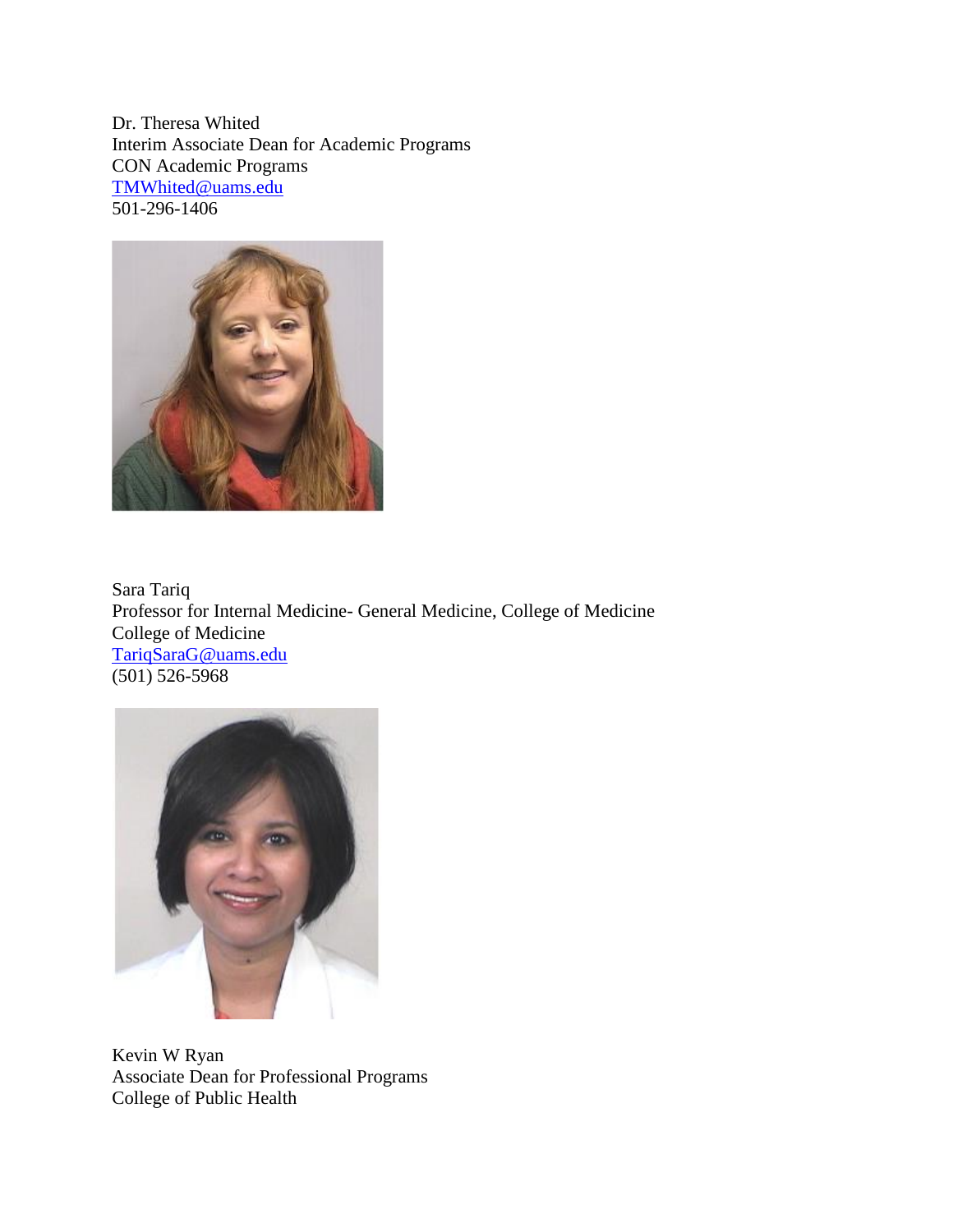#### [SMBowman@uams.edu](mailto:SMBowman@uams.edu)  (501) 526-6673



Dr. Latrina Prince Assistant Dean for Academic Affairs Graduate School [princelatrina@uams.edu](mailto:princelatrina@uams.edu)   $(501) 525 - 7396$ 



Dr. Lanita White Assistant Dean for Student Affairs College of Pharmacy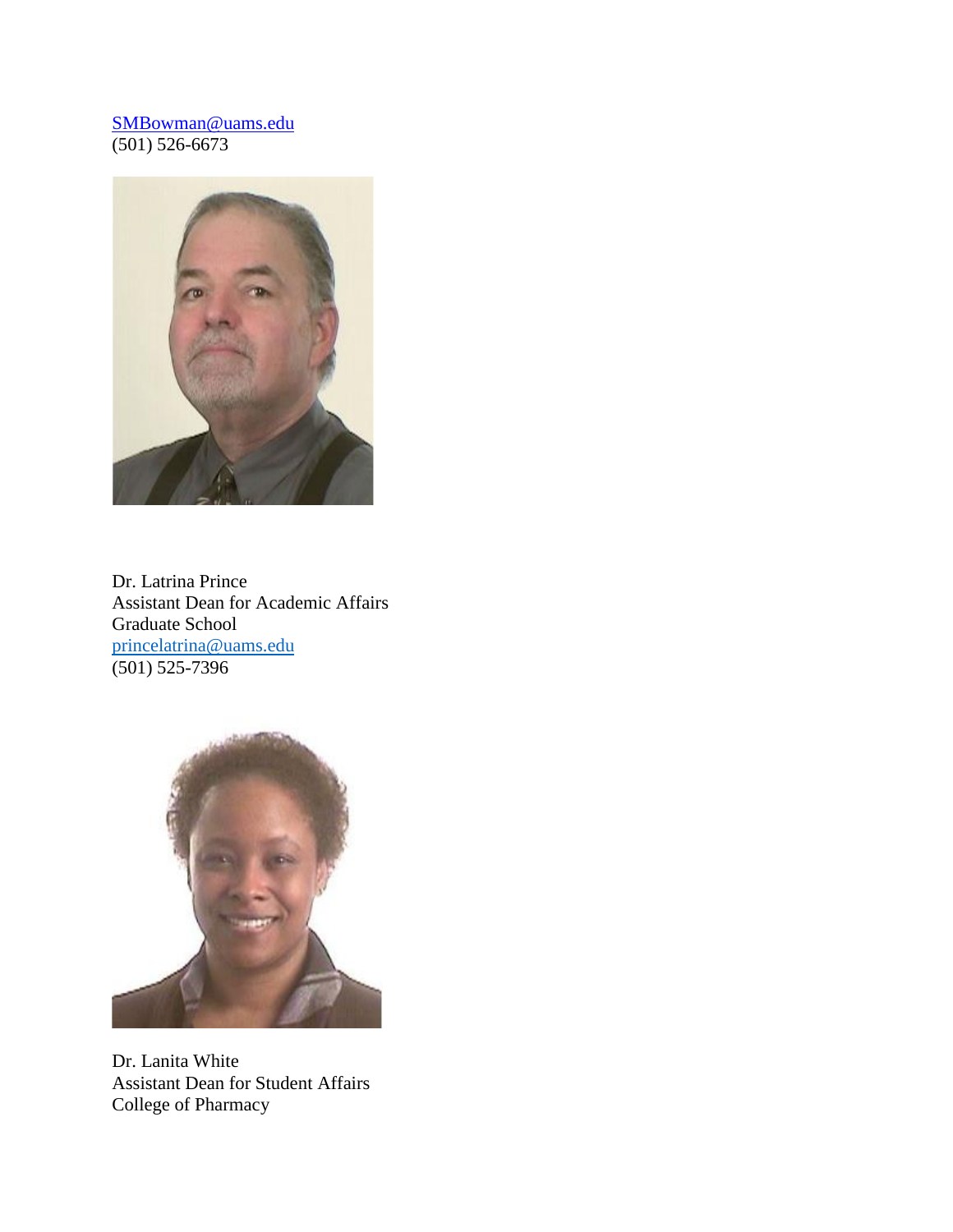#### [lswhite@uams.edu](mailto:lswhite@uams.edu)  (501) 686-5433



Dr. Tina Maddox Associate Dean for Academic Affairs College of Health Professions [tmaddox@uams.edu](mailto:tmaddox@uams.edu)  (501) 686-6854



**Title IX Deputy Coordinator – Employee Issues**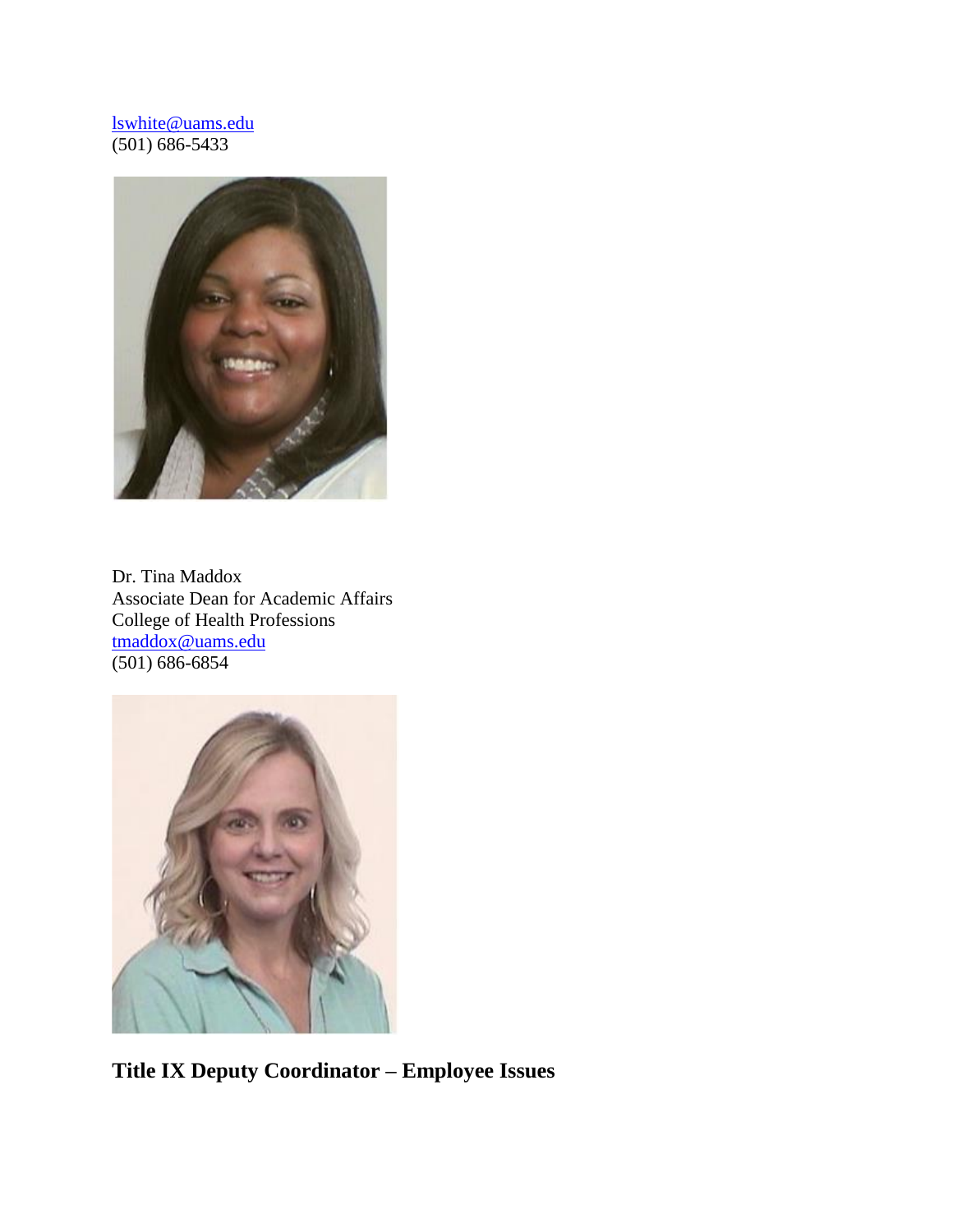Audrey Bradley Director of Employee Relations Office of Human Resources [bradleyaudreyy@uams.edu](mailto:bradleyaudreyy@uams.edu)  (501) 603-1579





Section 106.45(b) of the 2020 Final Title IX Rules require the sharing of "*All materials used to train Title IX Coordinators, investigators, decision-makers, and any person who facilitates an informal resolution process. A recipient must make these training materials publicly available on its website, or if the recipient does not maintain a website the recipient must make these materials available upon request for inspection by members of the public*." For more information regarding training materials please [click here.](https://system.suny.edu/sci/postedtraining/)

If you have a complaint against an UAMS student for sexual harassment, sex discrimination or sexual assault, you should contact the Title IX Deputy Coordinator for Student Issues in your respective college. If you have a complaint against an UAMS faculty or staff member, or visitor for sexual harassment, sex discrimination, or sexual assault, you should contact the Title IX Deputy Coordinator for Employee Issues. **You may also contact the UAMS Police**